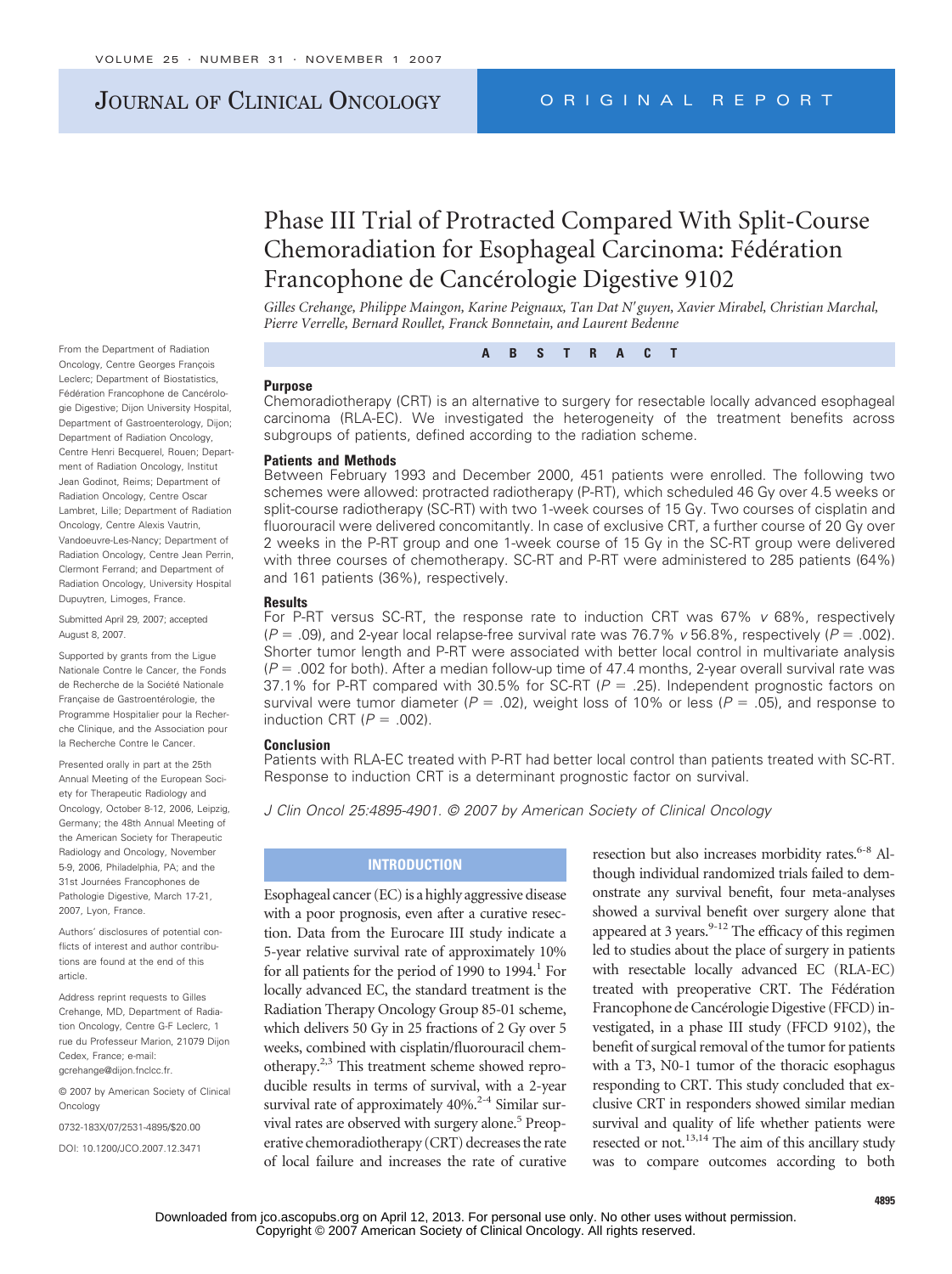schemes of radiotherapy allowed by the protocol (split-course radiotherapy [SC-RT] *v* protracted radiotherapy [P-RT]) among all included patients and to explore prognostic factors on local control and survival related to patient, tumor, and treatment characteristics.

# **PATIENTS AND METHODS**

#### *Eligibility Criteria*

Patients were eligible if they had invasive, resectable, T3, N0-1 squamous cell or adenocarcinoma of the thoracic esophagus and clinical and biologic eligibility for surgery or CRT. Noninclusion criteria were tumors less than 18 cm from the dental ridge or infiltrating the gastric cardia, tracheobronchial involvement, visceral metastases or supraclavicular lymph nodes, weight loss of more than 15%, symptomatic coronary heart disease, cirrhosis of Child-Pugh class B or C, and respiratory insufficiency.

The work-up procedure has been described previously.<sup>13</sup> Written informed consent was required.

#### *Treatment*

*Radiotherapy.* Two techniques were allowed in the protocol, a P-RT regimen and an SC-RT regimen (Fig 1). Conventional P-RT was delivered in 5 daily fractions of 2 Gy each week over 4.5 weeks for a total dose of 46 Gy before random assignment and over 2 weeks after random assignment for a total dose of 66 Gy. SC-RT was delivered in two 1-week courses separated by 2 weeks before random assignment and one 1-week course after random assignment. During each course of 15 Gy, 5 daily fractions of 3 Gy were delivered. Thus, the total cumulative dose was 45 Gy. Irradiation techniques and treatment volumes have been reported previously.<sup>13</sup>

*Chemotherapy.* Two cycles were delivered before random assignment, starting on day 1 and day 22. In case of exclusive CRT, three cycles were administered, starting on days 43, 64, and 92. Cisplatin was administered either at a dose of 15 mg/m<sup>2</sup> from day 1 to day 5 or 75 mg/m<sup>2</sup> on day 2. Fluorouracil was administered at a dose of 800 mg/ $m<sup>2</sup>$  daily as a continuous venous infusion from days 1 to 5 of each cycle. Modifications in chemotherapy doses and timing have been described previously.<sup>13</sup>

*Surgery.* In the combined treatment group, surgery was planned to take place between day 50 and day 60. No surgical procedure was specified.

#### *Follow-Up*

Follow-up evaluation started 2 months after resection in the surgical group. In all patients, whatever the treatment arm, an evaluation was performed 4 months after the beginning of treatment, then every 3 months during the first 2 years, and then every 6 months thereafter.

#### *Random Assignment and Statistical Analysis*

This pragmatic study was based on the first step of the FFCD 9102 trial,<sup>13</sup> which was constructed with a two-step design; thus, all patients who received induction radiotherapy were considered. After checking the eligibility criteria, the first sequence of CRT comprising two courses of chemotherapy combined with radiation was administered before random assignment. Patients were then evaluated by esophagogram, abdominal ultrasonography, chest x-ray, and, if possible, endoscopic ultrasound. A clinical complete response (CR) was defined as the absence of both dysphagia and visible tumor on the esophagogram, and a partial response (PR) corresponded to an improvement in dysphagia and a decrease of more than 30% in tumor length on the esophagogram, according to WHO criteria.15 According to the results of the previously described protocols for radiation delivery, the patients were divided into the following two subgroups: responders  $(CR + PR)$  to the first CRT course (corresponding to randomly assigned patients) and nonresponders (treatment decided by each investigator). If CRT had not been tolerated, surgery was recommended. Calculation of sample size and random assignment for the main objectives of this trial have been described elsewhere.<sup>1</sup> For the present study, analyses were performed strictly on the intent-to-treat principle for all of the included patients receiving induction radiotherapy  $(n = 446)$ . Exploratory analyses were also performed among randomly assigned patients  $(n = 259)$  and among both randomization arms (surgery, n = 129; or exclusive CRT, n = 130). Baseline characteristics were compared according to the two radiotherapy groups using the *t* test or the Mann-Whitney *U* test for continuous variables and the  $\chi^2$  test or Fisher's exact test for categoric variables.<sup>16</sup>Local relapse-free survival (LRFS) was defined as the time interval between the first day of induction radiotherapy and local or regional failure or was censored at the last follow-up or death. Disease-free survival (DFS) was defined as the time interval between the first day of induction radiotherapy and local failure or distant failure, second cancer, or death, whichever occurred first, or was censored at the last follow-up. Overall survival (OS) was defined as the time interval between the first day of induction radiotherapy and death or last follow-up. Survival was estimated using the



**Fig 1.** Treatment schedule. First sequence involved protracted radiotherapy (P-RT) 46 Gy over 4.5 weeks or split-course radiotherapy (SC-RT; two courses of 15 Gy over 1 week with a break of 2 weeks) before random assignment. In case of chemoradiotherapy (CRT) continuation, 20 Gy over 2 weeks was delivered in the P-RT group, whereas a third course of 15 Gy over 1 week was delivered in the SC-RT group. RT, radiotherapy; CT, chemotherapy; D, day; w, week.

**4896** JOURNAL OF CLINICAL ONCOLOGY

Downloaded from jco.ascopubs.org on April 12, 2013. For personal use only. No other uses without permission. Copyright © 2007 American Society of Clinical Oncology. All rights reserved.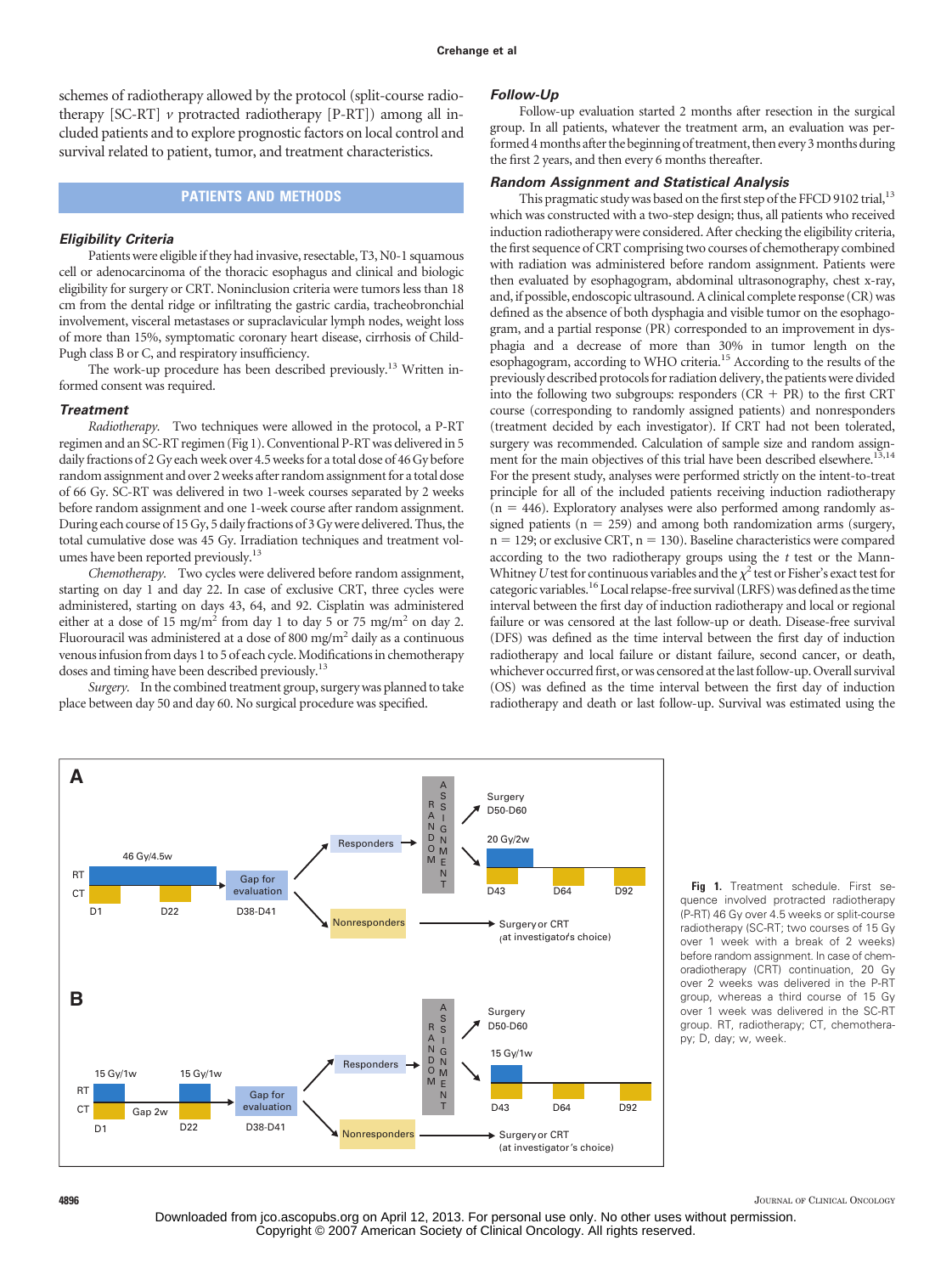Kaplan-Meier method and compared using the log-rank test.<sup>17</sup> The Cox proportional hazards model was used to calculate univariate and multivariate hazard radios (HR) and 95% CIs.<sup>18</sup>

Multivariate analyses of LRFS and OS were performed including all variables with univariate  $P \leq 1$  or variables of interest, such as radiation scheme (P-RT *v* SC-RT), sex, age, length and diameter of the tumor, weight loss, quality of life evaluated by the Spitzer index,<sup>19</sup> length of hospital stay, N stage as determined by computed tomography, dysphagia, number of patients included per center, and response after the first sequence. All *P* values are two-sided, and analyses were performed using STATA V8 (STATA Corp, College Station, TX).

## *Role of the Funding Sources*

The administrative or financial sponsors had no role in the study design, in the collection, analysis, and interpretation of the data, or in the writing of the report and decision to submit the article for publication.

**RESULTS**

#### *Patients*

From February 1993 to December 2000, 451 patients were enrolled; seven patients were not eligible, and 185 patients were not randomly assigned.<sup>13</sup> Although six patients did not receive the complete induction CRT among nonrandomized patients, we only excluded the five patients who did not receive any induction radiotherapy. Thus, 446 patients were included; 285 patients (64%) were treated according to the SC-RT regimen, and 161 patients (36%) were treated according to the P-RT regimen. With regard to the main characteristics of the patients and the disease, the two treatment groups were well balanced except for age (Table 1); the patients treated with P-RT were slightly younger than SC-RT patients (mean age, 57 *v* 59 years, respectively;  $P = .03$ ). A response to induction CRT was observed for 195 patients (68%) with SC-RT and for 108 patients  $(67%)$  with P-RT  $(P = .09;$  Table 1). The cutoff date was June 30, 2001. At the time of analysis, median follow-up time was 47.4 months.

#### *Pathologic Responses in the Surgery Group*

Data were reviewed for 149 operative specimens. A pathologic CR (pCR) was noted for 13 (27%) of 48 patients in the P-RT group and 23 (23%) of 101 patients in the SC-RT group. The patients treated with P-RT were significantly more likely than patients treated with SC-RT to have no viable tumor or a microscopic residual tumor (40% *v* 25%, respectively) and less likely to have a macroscopic residual tumor (27%  $\nu$  50%, respectively; *P* = .026).

#### *Local Failure and LRFS Among All Registered Patients*

At the date of analysis, 102 patients (36%) and 27 patients (17%) experienced local relapse on the SC-RT and P-RT regimens, respectively (Table 2). At 2 years, LRFS was significantly higher with P-RT than with SC-RT (76.7%  $\nu$  56.8%, respectively; HR = 0.52; 95% CI, 0.34 to 0.79;  $P = 0.002$ ; Fig 2A). Moreover, the 2-year LRFS rate was higher with P-RT compared with SC-RT whether patients were resected (82.3% *v* 62.4%, respectively; *P* - .06) or not (72.9% *v* 52.8%, respectively;  $P = .02$ ) Nevertheless, in each group, 2-year LRFS was longer in the surgery group (Table 2).

## *DFS Among All Registered Patients*

At the time of analysis in the SC-RT and the P-RT groups, 36 and 49 patients were alive without disease, respectively, whereas 157 and 62 survivors in the SC-RT and P-RT groups, respectively, had persistent

|                                                                                                            | SC-RT<br>$(n = 285)$ |                | P-RT<br>$(n = 161)$ |      |                |
|------------------------------------------------------------------------------------------------------------|----------------------|----------------|---------------------|------|----------------|
|                                                                                                            | No. of               |                | No. of              |      |                |
| Characteristic                                                                                             | Patients             | %              | Patients            | %    | $\overline{P}$ |
| Age, years                                                                                                 |                      |                |                     |      | .03            |
| Mean                                                                                                       | 59.33                |                | 57.35               |      |                |
| Standard deviation                                                                                         | 9.1                  |                | 9.5                 |      | .85            |
| Spitzer QOL index                                                                                          |                      |                |                     | 8.39 |                |
| Mean<br>Standard deviation                                                                                 | 8.36<br>1.7          |                | 1.5                 |      |                |
| Sex                                                                                                        |                      |                |                     |      | .79            |
| Male                                                                                                       | 264                  | 93             | 148                 | 92   |                |
| Female                                                                                                     | 21                   | 7              | 13                  | 8    |                |
| Weight loss                                                                                                |                      |                |                     |      | .25            |
| $\leq 10\%$                                                                                                | 214                  | 75             | 119                 | 74   |                |
| >10%                                                                                                       | 63                   | 22             | 41                  | 25   |                |
| Unknown                                                                                                    | 8                    | 3              | 1                   | 1    |                |
| Dysphagia                                                                                                  |                      |                |                     |      | .46            |
| Grade 1                                                                                                    | 18                   | 6              | 14                  | 9    |                |
| Grade 2                                                                                                    | 118                  | 41             | 67                  | 42   |                |
| Grade 3                                                                                                    | 110                  | 39             | 58                  | 36   |                |
| Grade 4                                                                                                    | 29                   | 10             | 18                  | 11   |                |
| Grade 5                                                                                                    | 6                    | $\overline{2}$ | $\overline{2}$      | 1    |                |
| Unknown                                                                                                    | 4                    | $\overline{2}$ | $\overline{2}$      | 1    |                |
| Length of tumor, cm                                                                                        |                      |                |                     |      | .86            |
| Mean                                                                                                       | 6.77                 |                | 6.48                |      |                |
| Standard deviation                                                                                         | 8.3                  |                | 4.2                 |      |                |
| Tumor maximal diameter, mm                                                                                 |                      |                |                     |      | .65            |
| Mean                                                                                                       | 32.38                |                | 31.76               |      |                |
| Standard deviation                                                                                         | 11.0                 |                | 12.7                |      |                |
| Histology in randomly assigned<br>patients                                                                 | 171                  |                | 88                  |      |                |
| Squamous cell                                                                                              | 158                  | 92             | 72                  | 82   | .01            |
| Adenocarcinoma                                                                                             | 13                   | 8              | 16                  | 18   |                |
| Differentiation                                                                                            |                      |                |                     |      |                |
| Well or moderately differentiated                                                                          | 129                  | 75             | 73                  | 83   |                |
| Poorly or undifferentiated                                                                                 | 42                   | 25             | 15                  | 17   |                |
| Response rate according to WHO<br>criteria                                                                 |                      |                |                     |      | .09            |
| Complete and/or partial response                                                                           | 195                  | 68             | 108                 | 67   |                |
| Stable and/or progressive disease                                                                          | 79                   | 28             | 39                  | 24   |                |
| Unknown                                                                                                    | 11                   | 4              | 14                  | 9    |                |
| Abbreviations: SC-RT, split-course radiotherapy; P-RT, protracted radiother-<br>apy: QOL, quality of life. |                      |                |                     |      |                |

or recurrent disease. No difference was observed between the two radiation regimens for DFS. Two-year DFS rate was 24.6% and 27.6% for SC-RT and P-RT, respectively (HR =  $0.93$ ; 95% CI, 0.75 to  $1.17; P = .55$ ).

### *OS Among All Registered Patients*

At the time of analysis, 233 patients had died in the SC-RT group, and 93 patients had died in the P-RT group. Two-year OS rate was 30.5% and 37.1% for SC-RT and P-RT, respectively (Fig 2B). The OS curves did not differ significantly; median OS time was 15.6 months (range, 13.0 to 18.3 months) and 18.4 months (range, 14.0 to 22.0 months) in the SC-RT and the P-RT groups, respectively ( $HR = 0.87$ ; 95% CI, 0.68 to  $1.11; P = .25$ ).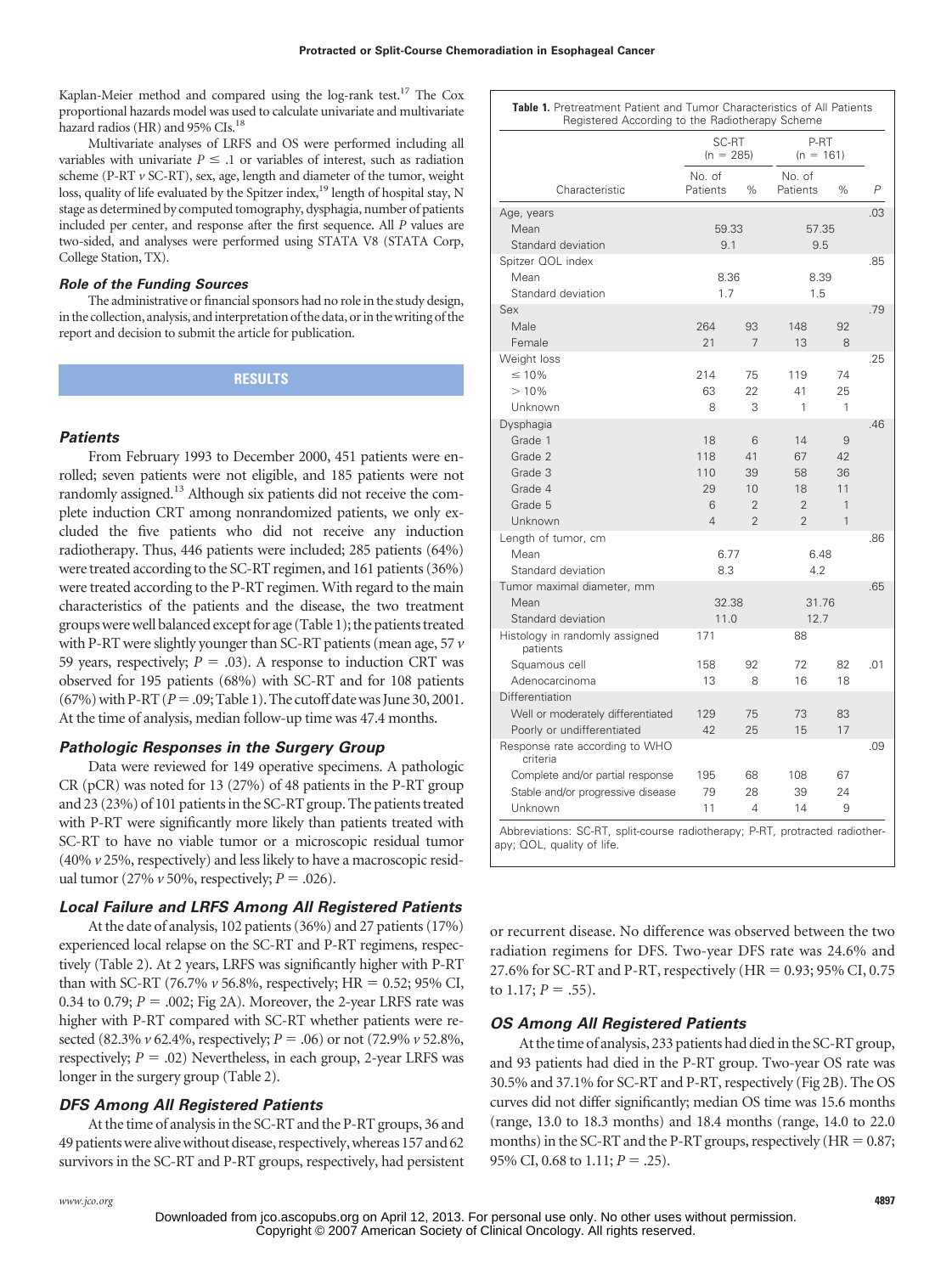| Local Failure                   | SC-RT        | P-RT         | Log-Rank<br>$\overline{P}$ |  |
|---------------------------------|--------------|--------------|----------------------------|--|
| All eligible patients, No.      | 285          | 161          |                            |  |
| Locoregional failure            |              |              |                            |  |
| No.                             | 102          | 27           |                            |  |
| $\%$                            | 36           | 17           |                            |  |
| 2-year LRFS, %                  | 56.8         | 76.7         | .002                       |  |
| 95% CI                          | 49.5 to 63.5 | 66.5 to 84.1 |                            |  |
|                                 |              |              |                            |  |
| Preoperative CRT group          |              |              |                            |  |
| Locoregional failure<br>No.     |              |              |                            |  |
|                                 | 34           | 7            |                            |  |
| $\%$                            | 24           | 13           |                            |  |
| 2-year LRFS, %                  | 62.4         | 82.3         | .06                        |  |
| 95% CI                          | 50.2 to 72.4 | 63.6 to 92.0 |                            |  |
| Exclusive CRT group             |              |              |                            |  |
| Locoregional failure            |              |              |                            |  |
| No.                             | 43           | 10           |                            |  |
| $\frac{9}{6}$                   | 46           | 18           |                            |  |
| 2-year LRFS, %                  | 52.8         | 72.9         | .02                        |  |
| 95% CI                          | 41.0 to 63.3 | 53.8 to 85.1 |                            |  |
| Randomly assigned patients, No. | 171          | 88           |                            |  |
| Locoregional failure            |              |              |                            |  |
| No.                             | 70           | 14           |                            |  |
| $\%$                            | 41           | 16           |                            |  |
| 2-year LRFS, %                  | 55.2         | 75.7         | .004                       |  |
| 95% CI                          | 46.3 to 63.2 | 60.6 to 85.6 |                            |  |
| Preoperative CRT group          |              |              |                            |  |
| Locoregional failure            |              |              |                            |  |
| No.                             | 27           | 5            |                            |  |
| $\%$                            | 31           | 12           |                            |  |
| 2-year LRFS, %                  | 61.4         | 79.5         | .12                        |  |
| 95% CI                          | 47.8 to 72.4 | 54.6 to 91.7 |                            |  |
| Exclusive CRT group             |              |              |                            |  |
| Locoregional failure            |              |              |                            |  |
| No.                             | 43           | 9            |                            |  |
| $\%$                            | 51           | 20           |                            |  |
| 2-year LRFS, %                  | 49.6         | 72.7         | .01                        |  |
|                                 | 37.7 to 60.5 | 51.8 to 85.6 |                            |  |

## *Prognostic Factors Among All Registered Patients*

In univariate analysis, local control was significantly more often achieved in patients treated with the P-RT regimen, as evidenced by a shorter tumor length (Table 3). In the subgroup of patients who underwent surgery, patients in whom the tumor was sterilized also had better LRFS (HR = 2.32; 95% CI, 1.11 to 4.83; *P* = .025). After multivariate Cox model analysis, two factors had a favorable impact on LRFS, P-RT and a shorter tumor length  $(P = .002$  for both). Patients with a weight loss of 10% or less and responding patients had better OS in univariate analysis. Furthermore, the shorter the length and the smaller the diameter of the tumor, the longer the OS was. In the surgery subgroup, patients with a pCR  $(HR = 1.85; 95\% \text{ CI}, 1.24)$ to  $2.76$ ;  $P = .003$ ) had better survival in univariate analysis. In multivariate analysis, the maximal diameter of tumor, weight loss of 10% or less, and response to induction CRT had a favorable impact on survival (Table 4).



**Fig 2.** (A) Local relapse-free survival among patients with esophageal cancer treated with protracted radiotherapy (P-RT) versus split-course radiotherapy  $(SC-RT)$ . Log-rank test,  $P = .002$ . (B) Overall survival among patients with esophageal cancer treated with P-RT versus SC-RT.

## *LRFS Among Randomly Assigned Patients*

Among the 259 randomly assigned patients, 70 patients (41%) and 14 patients (16%) experienced local relapse in the SC-RT and P-RT groups, respectively. Local failure in the subgroups is summarized in Table 2.

LRFS at 2 years was significantly improved in the P-RT group compared with the SC-RT group (75.7% *v* 55.2%, respectively;  $HR = 0.43$ ; 95% CI, 0.24 to 0.77;  $P = .004$ ). In the surgery arm, LRFS did not differ significantly according to the radiotherapy scheme  $(HR = 0.48; 95\% \text{ CI}, 0.18 \text{ to } 1.25; P = .12)$ . LRFS rates at 2 years were 79.5% in the P-RT group and 61.4% in the SC-RT group.

In the CRT only group, LRFS was significantly longer with P-RT than with SC-RT (HR = 0.40; 95% CI, 0.19 to 0.82;  $P = .012$ ). LRFS rates at 2 years were 72.7% in the P-RT group and 49.6% in the SC-RT group.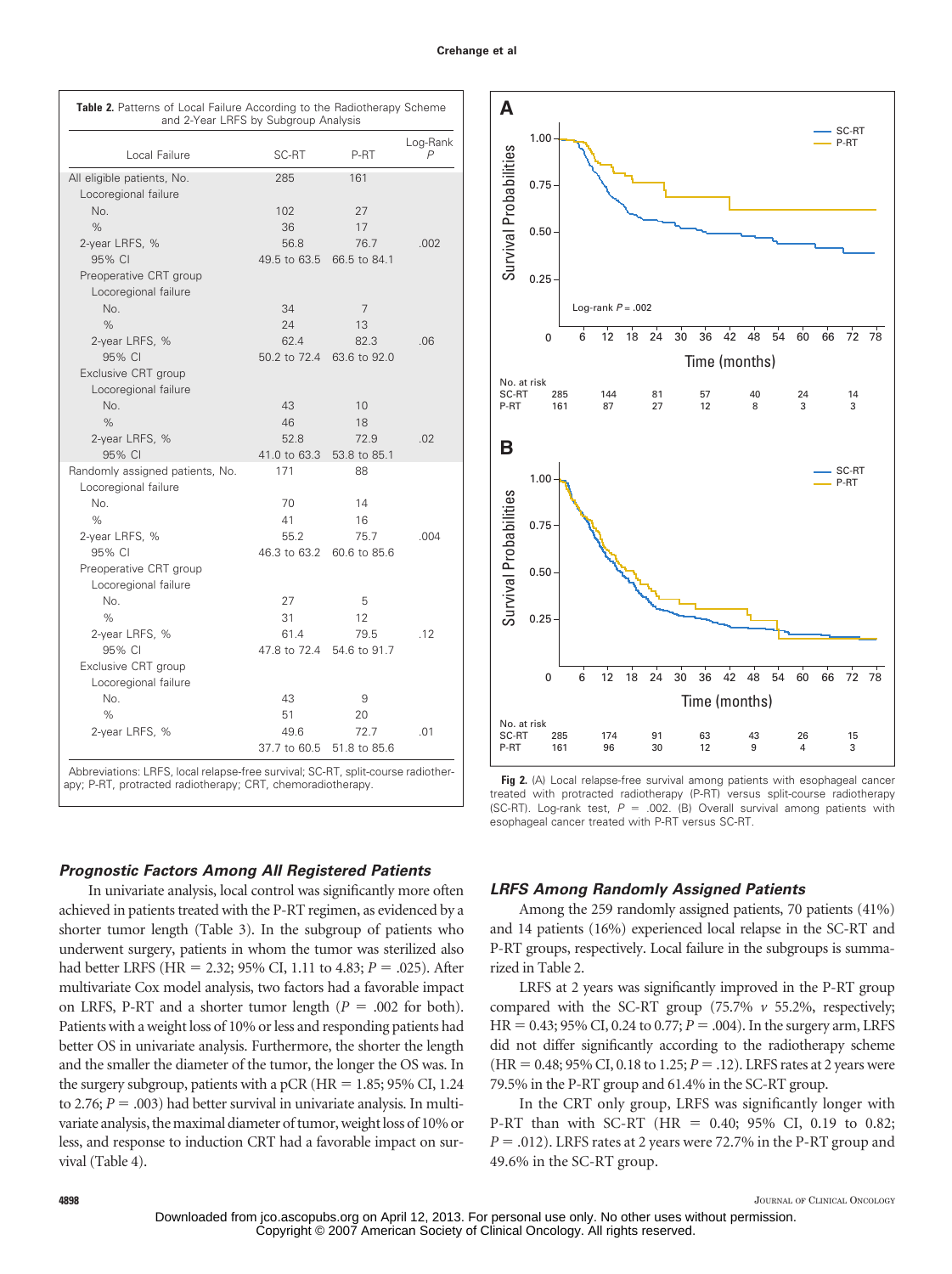| Factor                                                 | Univariate Cox Analysis ( $n = 446$ ) |                |      | Multivariate Cox Analysis ( $n = 443$ ) |              |      |
|--------------------------------------------------------|---------------------------------------|----------------|------|-----------------------------------------|--------------|------|
|                                                        | <b>HR</b>                             | 95% CL         | P    | <b>HR</b>                               | 95% CI       | P    |
| Radiation scheme: P-RT v SC-RT                         | 0.52                                  | 0.34 to 0.79   | .002 | 0.51                                    | 0.33 to 0.79 | .002 |
| Weight loss: $> 10\% \text{ V} \le 10\%$               | 0.97                                  | 0.63 to 1.50   | .90  |                                         |              |      |
| Sex: male v female                                     | 1.40                                  | 0.80 to 2.45   | .23  |                                         |              |      |
| Quality of life: Spitzer index                         | 1.08                                  | 0.96 to 1.22   | .20  |                                         |              |      |
| Length of the tumor                                    | 1.03                                  | 1.01 to 1.05   | .001 | 1.03                                    | 1.01 to 1.05 | .002 |
| Maximal diameter of the tumor                          | 1.01                                  | 0.99 to 1.03   | .21  |                                         |              |      |
| Age                                                    | 1.01                                  | 0.99 to 1.03   | .34  |                                         |              |      |
| Invaded nodes at CT                                    | 1.00                                  | $0.70$ to 1.43 | .99  |                                         |              |      |
| Dysphagia: grade 1-3 v grade 4-5                       | 1.09                                  | 0.65 to 1.85   | .74  |                                         |              |      |
| No. of patients included per center: $<$ 10 $v \ge$ 10 | 0.94                                  | 0.65 to 1.34   | .71  | 0.87                                    | 0.61 to 1.25 | .46  |
| Responding patients                                    | 1.25                                  | 0.81 to 1.92   | .32  |                                         |              |      |

## *DFS Among Randomly Assigned Patients*

At the time of analysis in the SC-RT and P-RT groups, 110 and 36 patients with persistent or recurrent disease were alive, respectively, whereas 27 and 32 patients were alive without disease, respectively. No difference was observed on DFS between the two radiation regimens. Two-year DFS rate was 29.1% and 28.0% for P-RT and SC-RT, respectively (HR =  $0.97$ ;  $95\%$  CI,  $0.71$  to  $1.33$ ;  $P = .83$ ). In the surgery group ( $P = .83$ ) and the exclusive CRT group ( $P = .87$ ), DFS did not differ according to radiation scheme.

## *OS Among Randomly Assigned Patients*

At the time of analysis in the SC-RT and P-RT groups, 134 and 48 patients, respectively, had died. Two-year survival rate among randomly assigned patients was 37.3% and 36.2% for P-RT and SC-RT, respectively (HR = 1.01; 95% CI, 0.72 to 1.42;  $P = .94$ ). Among randomly assigned patients, survival was similar for the two radiation protocols in the surgery group ( $P = .86$ ) and the exclusive CRT group ( $P = .79$ ).

## **DISCUSSION**

CRT protocols using an SC-RT scheme were developed to reduce the length of therapy, the cost of treatment, and acute toxicity, and to

alleviate the therapeutic burden on the patient. $20$  The theoretical advantage is that patients may recover during the rest period and the remaining tumor may become more susceptible to radiation damage as a result of reoxygenation. This approach was tested in phase II trials, which showed reproducible results with acceptable toxicities and a 2-year survival rate varying between 25% and 39%.<sup>20-22</sup> A randomized study from the European Organisation for Research and Treatment of Cancer (EORTC) testing an SC-RT regimen with or without concomitant cisplatin demonstrated an improved outcome with concomitant CRT, with a 2-year survival rate of 20%.23 The large FFCD-EORTC study investigated the feasibility of an SC-RT regimen in a neoadjuvant setting and showed a pCR rate of 24%, which is similar to the pCR rate found with conventional CRT (range,  $15\%$  and  $30\%$ ).<sup>6,24</sup> We found that P-RT resulted in better local control for patients with RLA-EC, whether the patients underwent resection or not. These results corroborate data from different studies, confirming that a conventional radiation regimen remains a standard approach, although no published randomized data are available.<sup>25</sup> To highlight our results, we recommend distinguishing between exclusive CRT and preoperative CRT and between all included patients and randomly assigned patients.

In case of exclusive CRT, we found that P-RT resulted in better local control. We acknowledge that the total dose of radiation in the

| Factor                                                 | Univariate Cox Analysis ( $n = 446$ ) |                  |      | Multivariate Cox Analysis ( $n = 388$ ) |              |      |
|--------------------------------------------------------|---------------------------------------|------------------|------|-----------------------------------------|--------------|------|
|                                                        | <b>HR</b>                             | 95% CI           | P    | <b>HR</b>                               | 95% CI       | P    |
| Radiation scheme: P-RT v SC-RT                         | 0.87                                  | 0.68 to 1.11     | .25  | 0.83                                    | 0.63 to 1.08 | .17  |
| Weight loss: $> 10\% \text{ V} \le 10\%$               | 1.32                                  | 1.03 to 1.71     | .03  | 1.31                                    | 1.00 to 1.73 | .05  |
| Sex: male <i>v</i> female                              | 0.90                                  | 0.59 to 1.36     | .60  |                                         |              |      |
| Quality of life: Spitzer index                         | 0.99                                  | 0.93 to 1.07     | .91  |                                         |              |      |
| Length of the tumor                                    | 1.02                                  | 1.00 to 1.03     | .009 | 1.01                                    | 1.00 to 1.03 | .14  |
| Maximal diameter of the tumor                          | 1.01                                  | 1.00 to 1.02     | .03  | 1.01                                    | 1.00 to 1.02 | .02  |
| Age                                                    | 1.01                                  | 1.00 to 1.02     | .34  |                                         |              |      |
| Invaded nodes at CT                                    | 1.00                                  | 0.85 to 1.25     | .98  |                                         |              |      |
| Dysphagia: grade 1-3 v grade 4-5                       | 1.22                                  | 0.88 to 1.68     | .24  |                                         |              |      |
| No. of patients included per center: $<$ 10 $v \ge$ 10 | 0.99                                  | 0.80 to 1.25     | .95  | 1.00                                    | 0.78 to 1.28 | .99  |
| Responding patients                                    | 0.70                                  | $0.55$ to $0.89$ | .004 | 0.66                                    | 0.50 to 0.85 | .002 |

Abbreviations: HR, hazard ratio; SC-RT, split-course radiotherapy; P-RT, protracted radiotherapy; CT, computed tomography.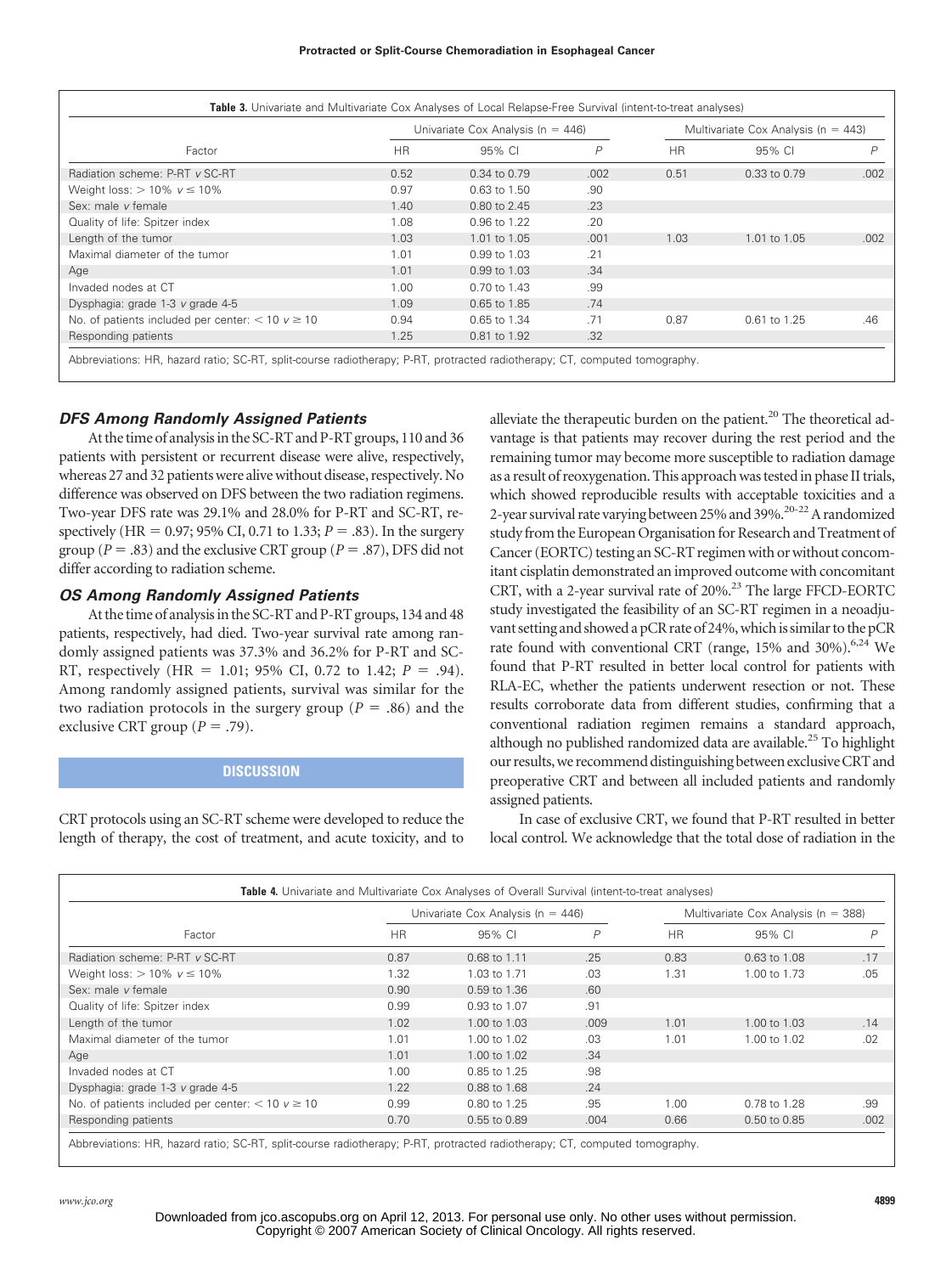SC-RT group cannot be strictly compared with that in P-RT group and that our results could be criticized or misinterpreted. Assuming either an  $\alpha/\beta$  ratio of 10 (regarding tumor and early reactions) or 3 (regarding late reactions), the total dose in the SC-RT group was always lower than the 66 Gy delivered in the P-RT group. However, the Radiation Therapy Oncology Group 85-01 trial and the Intergroup 0123 trial demonstrated that increasing the total dose to 64.8 Gy, at 2 Gy per fraction, did not improve either local control or survival but increased toxicity.<sup>4</sup> Thus, with the same local failure rates, a conventional radiation regimen delivering 50 Gy, at 2 Gy per fraction, combined with two concomitant courses of cisplatin and fluorouracil remains the standard scheme. Our results are in line with these studies because survival, although not local control, was similar, thus putting into question the role of fractionation rather than the total dose.

In preoperative CRT patients, we observed a significantly lower local failure rate with P-RT (13%) compared with SC-RT (24%), but these rates were lower than in the nonoperative group of patients (Table 2). The local failure rate with preoperative CRT was low (9%), and pCR was achieved for approximately one third of patients.<sup>6,24</sup> In the FFCD-EORTC trial, which tested preoperative CRT for patients with resectable esophageal squamous cell cancers, this approach led to an improvement in local control rate (60% for CRT plus surgery *v* 40% for surgery alone) and 3-year DFS rate (68% for CRT plus surgery  $v$  53% for surgery alone).<sup>6</sup> The radiation scheme tested consisted of a preoperative SC-RT regimen delivered in two 1-week courses separated by 2 weeks. Because this study is the only large randomized study to demonstrate an improvement in both local control and DFS in resectable tumors, it should be admitted that the absence of any impact on OS was a result of excessive postoperative mortality related to the high dose per fraction (3.7 Gy). We found that preoperative SC-RT with a dose per fraction of 3 Gy improved neither local control nor survival. Moreover, our results show similar local recurrence rates in resected patients with P-RT versus SC-RT for both all patients and responding patients (13% and 12% *v* 24% and 31%, respectively; Table 2). This raises the question of whether it is necessary to select responding patients before random assignment. In a German randomized trial, testing the role of surgery for T3-4, N0-1 EC, patients were randomly assigned at registration.<sup>26</sup> An analysis of prognostic factors was performed and showed that the clinical response to induction chemotherapy was the sole factor having an impact on OS, according to multivariate analysis (3-year survival rate  $>$  50%, regard-

**REFERENCES**

**1.** Sant M, Aareleid T, Berrino F, et al: EUROCARE-3: Survival of cancer patients diagnosed 1990-94—Results and commentary. Ann Oncol 14:v61-v118, 2003 (suppl 5)

**2.** Herskovic A, Martz K, Al-Sarraf M, et al: Combined chemotherapy and radiotherapy compared with radiotherapy alone in patients with cancer of the esophagus. N Engl J Med 326:1593-1598, 1992

**3.** Cooper JS, Guo MD, Herskovic A, et al: Chemoradiotherapy of locally advanced esophageal cancer: Long-term follow-up of a prospective randomized trial (RTOG 85-01)—Radiation Therapy Oncology Group. JAMA 281:1623-1627, 1999

**4.** Minsky B, Pajak TF, Ginsberg RJ, et al: INT 0123 (Radiation Therapy Oncology Group 94-05) phase III trial of combined-modality therapy for less of the treatment group). In the nonresponders who achieved R0 resection after the CRT sequence, the 3-year survival rate increased to 32%. The analysis of treatment-related variables we performed is in agreement with the results of the German trial because we found that patients who responded well to induction CRT (CR and PR) had better survival  $(P = .002)$ .

Finally, in the surgery group, we found that pCR rates were similar for the P-RT and SC-RT groups (27% *v* 23%, respectively). These rates are similar to those observed in randomized studies, varying between 20% and 35%.<sup>6,7,24,26</sup> Nevertheless, patients in the P-RT arm were more likely to have no viable tumor or only a microscopic residual tumor.

In conclusion, our data suggest that CRT with P-RT significantly improves LRFS and pathologic response compared with SC-RT, whether patients were selected as responders or not. As expected, DFS and OS did not differ statistically because the fractionation regimen did not impact on the systemic disease. Our results confirm that weight loss and tumor size are independent prognostic factors for survival. Response to induction treatments has a favorable impact on survival for patients with RLA-EC. This new information will need to be considered in future randomized studies.

# **AUTHORS' DISCLOSURES OF POTENTIAL CONFLICTS OF INTEREST**

The author(s) indicated no potential conflicts of interest.

# **AUTHOR CONTRIBUTIONS**

**Conception and design:** Gilles Crehange, Philippe Maingon, Franck Bonnetain, Laurent Bedenne **Administrative support:** Laurent Bedenne **Provision of study materials or patients:** Karine Peignaux, Tan Dat N'guyen, Xavier Mirabel, Christian Marchal, Pierre Verrelle, Bernard Roullet, Franck Bonnetain, Laurent Bedenne **Collection and assembly of data:** Gilles Crehange, Franck Bonnetain **Data analysis and interpretation:** Gilles Crehange, Franck Bonnetain, Laurent Bedenne **Manuscript writing:** Gilles Crehange, Philippe Maingon, Franck Bonnetain, Laurent Bedenne

**Final approval of manuscript:** Gilles Crehange, Philippe Maingon, Franck Bonnetain, Laurent Bedenne

esophageal cancer: High-dose versus standarddose radiation therapy. J Clin Oncol 20:1167- 1174, 2002

**5.** Muller JM, Erasmi H, Stelzner M, et al: Surgical therapy of oesophageal carcinoma. Br J Surg 77:845-857, 1990

**6.** Bosset JF, Gignoux M, Triboulet JP, et al: Chemoradiotherapy followed by surgery compared with surgery alone in squamous cell cancer of the esophagus. N Engl J Med 337:161-167, 1997

**7.** Burmeister BH, Smithers M, Gebski V, et al: Surgery alone versus chemoradiotherapy followed by surgery for resectable cancer of the oesophagus: A randomised controlled phase III trial. Lancet Oncol 6:659-668, 2005

**8.** Geh JI: The use of chemoradiotherapy in oesophageal cancer. Eur J Cancer 38:300-313, 2002

**9.** Fiorica F, Di Bona D, Schepis F, et al: Preoperative chemoradiotherapy for oesophageal cancer: A systematic review and meta-analysis. Gut 53:925- 930, 2004

**10.** Urschel JD, Vasan H: A meta-analysis of randomized controlled trials that compared neoadjuvant chemoradiation and surgery to surgery alone for resectable esophageal cancer. Am J Surg 185:538- 543, 2003

**11.** Malthaner RA, Wong RK, Rumble RB, et al: Neoadjuvant or adjuvant therapy for resectable esophageal cancer: A systematic review and metaanalysis. BMC Med 2:35, 2004

**12.** Gebski V, Burmeister B, Smithers BM, et al: Survival benefits from neoadjuvant chemoradiotherapy or chemotherapy in oesophageal carcinoma: A meta-analysis. Lancet Oncol 8:226-234, 2007

**13.** Bedenne L, Michel P, Bouche O, et al: Chemoradiation followed by surgery compared